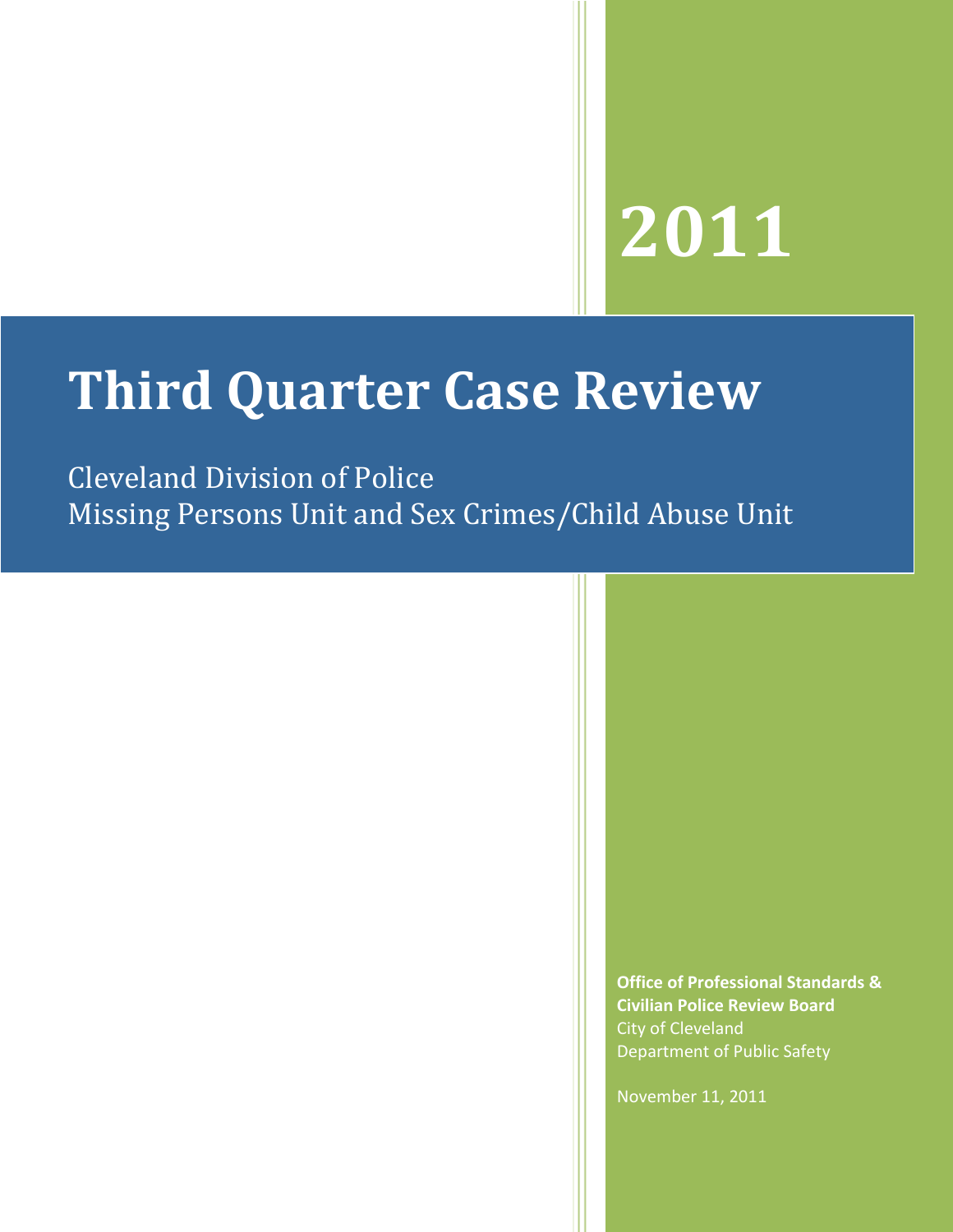# **Background**

At the recommendation of the Mayor's Special Commission on Missing Persons and Sex Crimes Investigations, the Office of Professional Standards/Civilian Police Review Board has undertaken the responsibilities to conduct a quarterly review of Missing Persons and Sex Crimes/Child Abuse Unit investigations.

To develop the framework of review for our strategy we performed preliminary research of various elements of Sex Crimes, Child Abuse and Missing Persons cases.

- The Cleveland Division of Police
- The Cuyahoga County Sexual Assault Response Team (SART)
- Hillcrest Hospital, Marymount Hospital, Fairview Hospital and Metro Health Medical Center Sexual Assault Nurse Examiners (SANE) specifically trained to aid victims of sexual assault
- Victim Advocacy Agencies: The Rape Crises Center(CRCC), The Department of Children and Family Services (DCFS), Mental Health Services /Children Who Witness Violence Program, Bellflower /Domestic Violence Center
- The City of Cleveland Special Commission on Missing Persons and Sex Crime Investigations  $\bullet$
- The Ohio Attorney General's Missing Persons Website  $\bullet$
- U.S. Department of Justice National Crime Information Center (NCIC)  $\bullet$
- $\bullet$ OAC Chapter 4501:2-10 Law Enforcement Automated Data System (LEADS)
- $\bullet$ Ohio Legislative Service Commission H.B. 571
- Ohio Revised Code 2901.30 Missing Child Report  $\bullet$

We also obtained best-practice information from the following resources:

- 2007 Portland, Oregon Sexual Response & Investigation developed by City Auditor report
- 2005 Sexual Assault Model Policy developed by International Association of Chiefs of Police
- The Toronto, Canada Guide for victims of Sex Crimes
- 2010 Model Missing Persons Policy-Ohio Peace Officer Training Commission, Best Practices for Protocol for Law Enforcement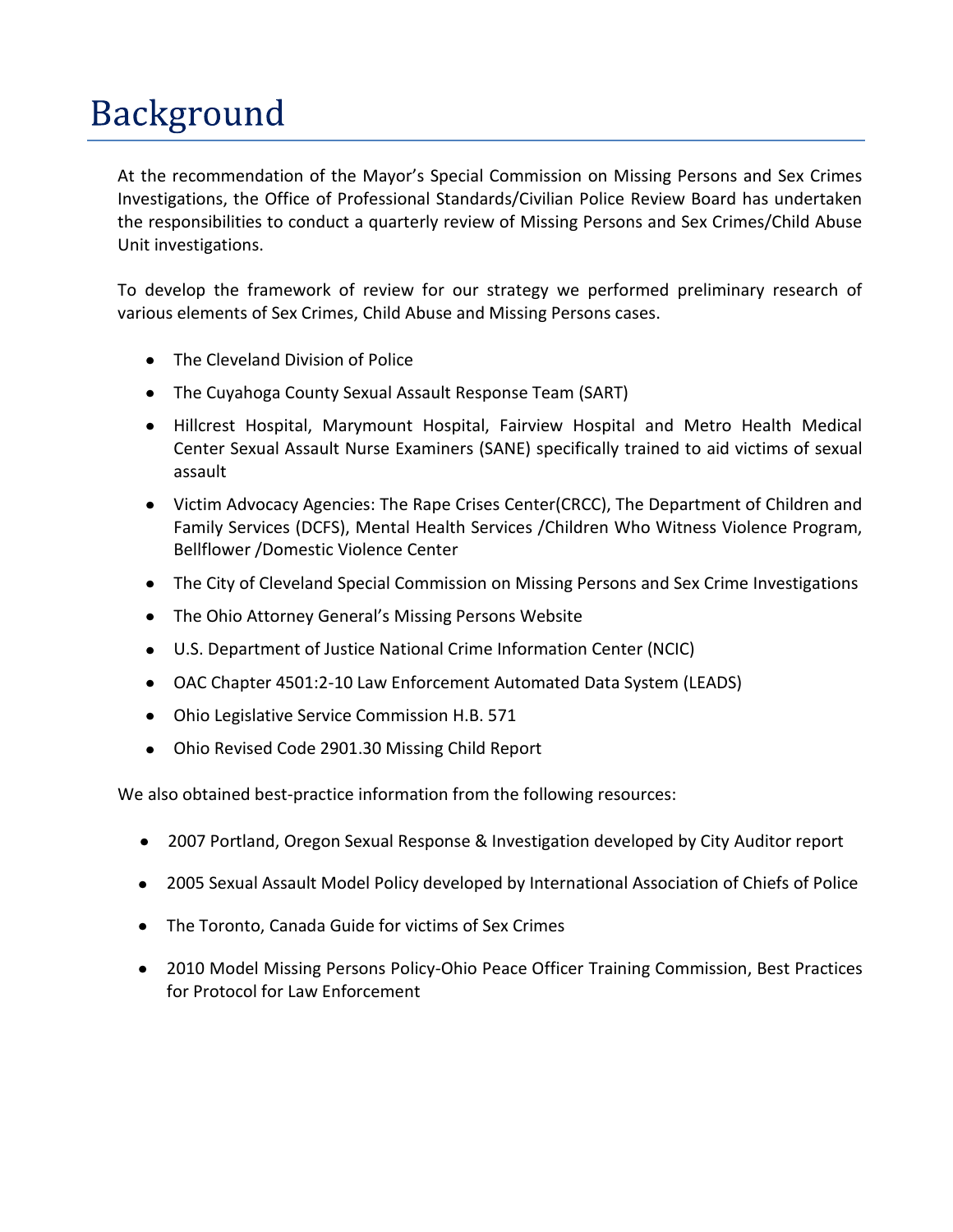# **Review Process**

The Civilian Police Review Board (CPRB) was tasked with reviewing Missing Persons and Sex Crimes/ Child Abuse Unit cases for the third quarter (July 1st-September  $30<sup>th</sup>$ ) of 2011.

The Office of Professional Standards/Civilian Police Review Board reviewed the Policy and Procedure manual and/or documents for Missing Persons and Sex Crimes/Child Abuse Unit. The Office of Professional Standards also reviewed the Cleveland Division of Police, General Police Order 6.2.09 Sexual Assault Investigations, General Police Order 6.2.10 Missing Persons (Adult) and General Police Order 6.2.17 Missing Persons (Juvenile).

## **Policy and Procedure Manual Review:**

In a review of the Cleveland Division of Police *Sex Crime/Child Abuse Unit's* Policy and Procedures Manual, The Office of Professional Standards/Civilian Police Review Board found:

- 1.) The manual was maintained in an orderly manner;
- 2.) The General Police Orders and Divisional Notices were current; and
- 3.) The manual lacked victim information guide and answers for victims frequently asked questions.

In a review of the Cleveland Division of Police *Missing Persons* documents, the Office of Professional Standards/Civilian Police Review Board found:

1.) Although there were current General Police Orders, Divisional Notices, and a PowerPoint presentation there was no formal policy and procedures manual.

## **General Police Order Review:**

The *Model Policy on Investigating Sexual Assaults* developed by the International Association of Chiefs of Police (IACP) National Law Enforcement Policy Center was designed in 2005 to assist law enforcement executives in tailoring the model policy to the requirements and circumstances of their own communities and agencies.

In a review of the Cleveland Division of Police's General Police Order 6.2.09 Sexual Assault Investigations policy, the Office of Professional Standards found:

- 1) The. General Police Order follows the 2005 Model Policy developed by the International Association of Chiefs of Police (IACP).
- 2) The General Police Order was tailored to the requirements and circumstances of the City of Cleveland.
- 3) The Cleveland Division of Police is committed to continuing to update its policy. The policy was updated on January 20, 2011 and August 22, 2011.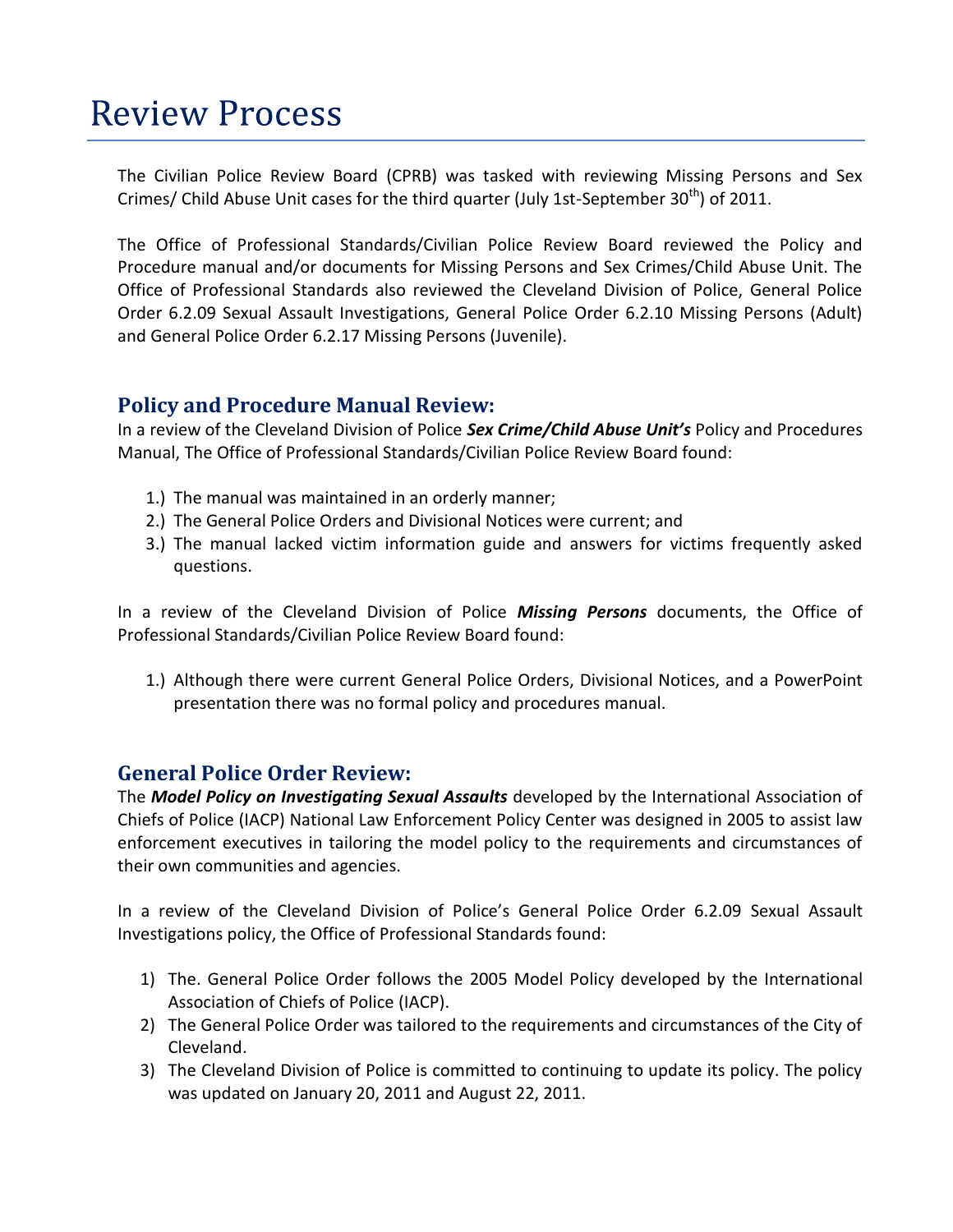The *Ohio Missing Persons Model Policy* sample is intended as a guide for law enforcement agencies that may not currently have a policy regarding missing persons other than juveniles, or have not updated their policy to reflect the requirements of Jonathan's Law (H.B. 571).

In a review of the Cleveland Division of Police's General Police Orders 6.2.10 Missing Persons (Adult) and 6.2.17 Missing Persons (Juvenile) policies, the Office of Professional Standards found:

- 1) The General Police Orders follow the Best Practice Protocol for Law Enforcement Model Policy.
- 2) The General Police Orders were tailored to the requirements and circumstances of the City of Cleveland.
- 3) The Cleveland Division of Police is committed to continuing to update its policies. The policies were updated on January 4, 2011.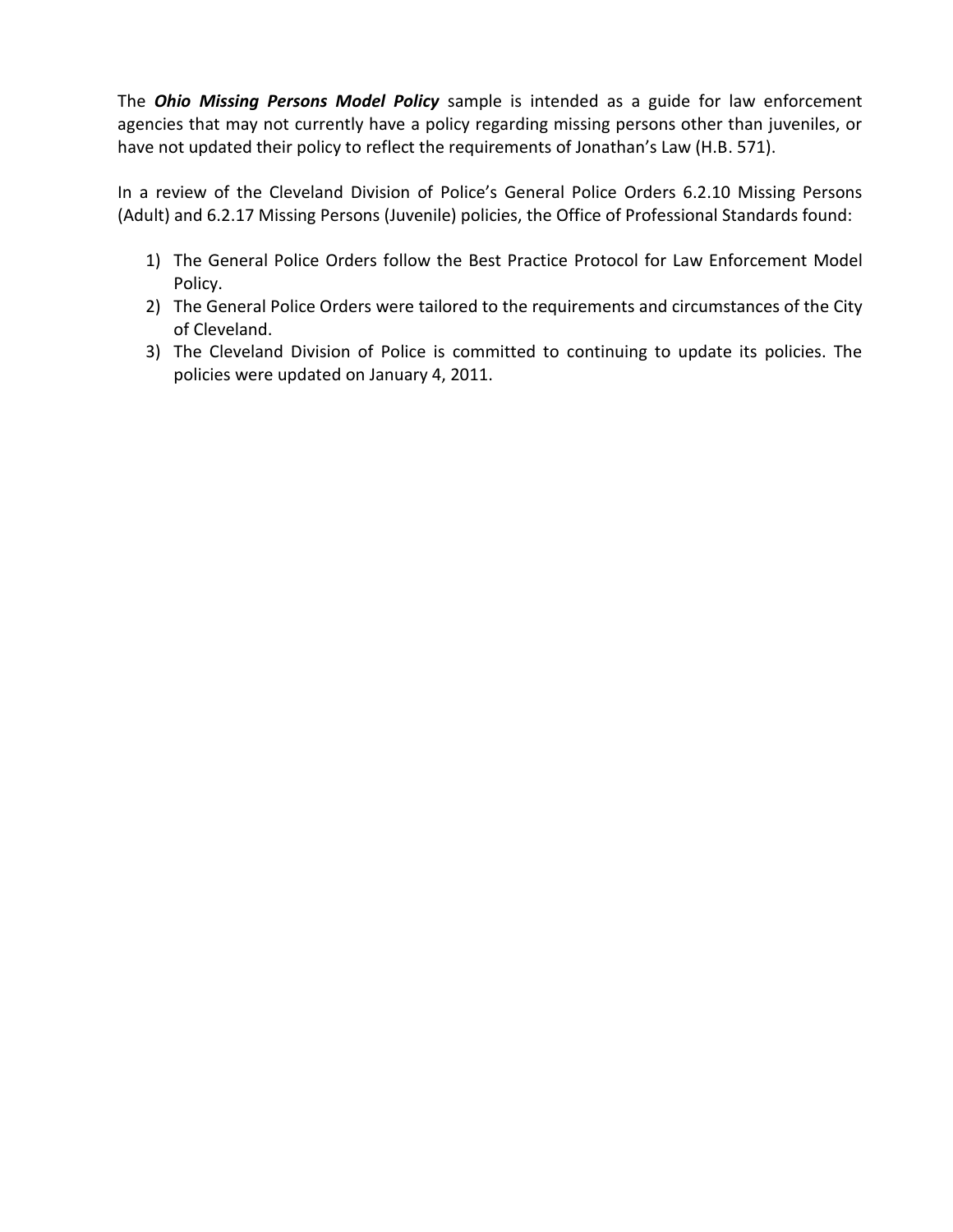# **Submission of Quarterly Report Quality Assurance**

**Step I**

| <b>Completed case report submitted to Office of Professional Standards</b> |      |    |                       |
|----------------------------------------------------------------------------|------|----|-----------------------|
|                                                                            | Yes. | Nο | <b>Notes</b>          |
| Report delivered on or before deadline                                     |      |    | Received Oct. 5, 2011 |
| Report dates July 1, 2011-September 30, 2011                               | x    |    |                       |
| Requested information submitted in report                                  | x    |    |                       |
| Notes:                                                                     |      |    |                       |

#### **Step2**

| Randomly selected completed case files submitted to Office of Professional Standards |     |     |                        |
|--------------------------------------------------------------------------------------|-----|-----|------------------------|
|                                                                                      | Yes | No. | <b>Notes</b>           |
| Case files delivered on or before deadline                                           |     |     | Received Oct. 17, 2011 |
| Case files submitted in compliance with protocol                                     | х   |     |                        |
| Number of files requested submitted                                                  |     |     |                        |
| Notes:                                                                               |     |     |                        |

## **Step 3**

| Civilian Police Review Board findings/recommendations to Safety Director |      |     |                                                                                                                                                                                                                                                                        |
|--------------------------------------------------------------------------|------|-----|------------------------------------------------------------------------------------------------------------------------------------------------------------------------------------------------------------------------------------------------------------------------|
|                                                                          | Yes. | No. | <b>Notes</b>                                                                                                                                                                                                                                                           |
| Report delivered on or before deadline                                   | x    |     | Delivered Nov.15, 2011                                                                                                                                                                                                                                                 |
| <b>Findings/Recommendations</b>                                          | X    |     |                                                                                                                                                                                                                                                                        |
| <b>Review of Best Practices/Use of Partnerships</b>                      | X    |     | 1. 2007 Portland, Oregon<br>Sexual Response &<br>Investigation developed by<br>City Auditor report.<br>2. 2005 Model Policy<br>developed by International<br>Association of Chiefs of<br>Police (IACP).<br><b>3.</b> Toronto Guide for victims of<br><b>Sex Crimes</b> |
| Notes:                                                                   |      |     |                                                                                                                                                                                                                                                                        |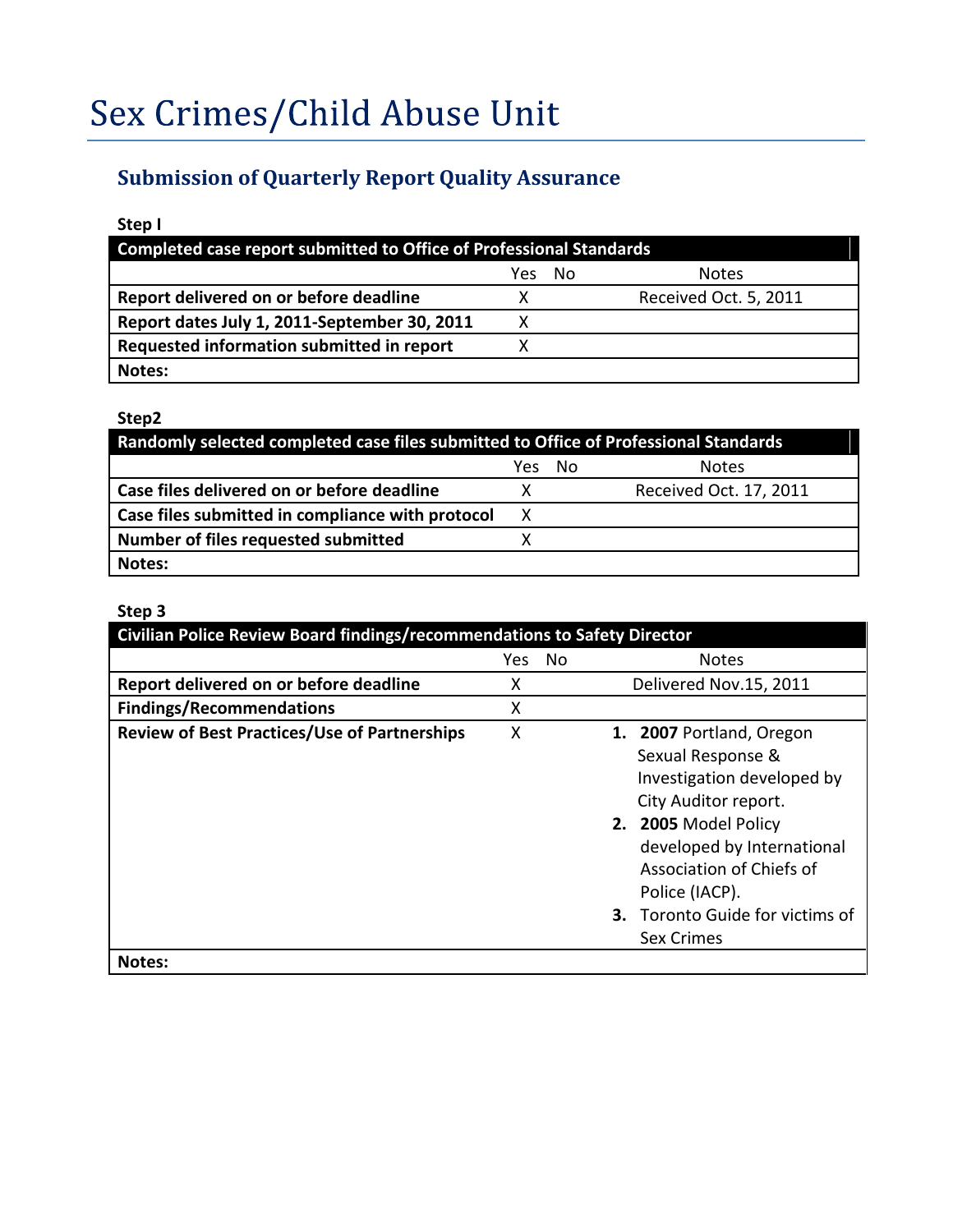# **Submission of Quarterly Report Quality Assurance**

**Step I**

| Completed case report submitted to the Office of Professional Standards                      |      |     |                        |
|----------------------------------------------------------------------------------------------|------|-----|------------------------|
|                                                                                              | Yes. | No. | <b>Notes</b>           |
| Report delivered on or before deadline                                                       |      | x   | Received Oct. 12, 2011 |
| Report dates July 1, 2011-September 30, 2011                                                 | x    |     |                        |
| Requested information submitted in report                                                    |      |     |                        |
|                                                                                              |      |     |                        |
| Notes: Missing Persons Liaison was not informed of the Civilian Police Review Board protocol |      |     |                        |

deadline until October 12, 2011

#### **Step2**

| Randomly selected completed case files submitted to the Office of Professional Standards  |     |     |                              |  |
|-------------------------------------------------------------------------------------------|-----|-----|------------------------------|--|
|                                                                                           | Yes | No. | <b>Notes</b>                 |  |
| Case files delivered on or before deadline                                                | x   | X   | D2, D5 received 10/14/11     |  |
|                                                                                           |     | X   | D4, D1 received 10/18/11     |  |
|                                                                                           |     |     | D3 received 10/19/2011       |  |
| Case files submitted in compliance with protocol                                          |     |     | Cases not in format outlined |  |
|                                                                                           |     |     | in CPRB protocol             |  |
| Number of files requested submitted                                                       | x   |     |                              |  |
| Notes: District Commanders were not informed of the Civilian Police Review Board Protocol |     |     |                              |  |
| prior to deadlines                                                                        |     |     |                              |  |

### **Step 3**

| <b>Civilian Police Review Board findings/recommendations to Safety Director</b> |      |     |                                     |
|---------------------------------------------------------------------------------|------|-----|-------------------------------------|
|                                                                                 | Yes. | No. | <b>Notes</b>                        |
| Report delivered on or before deadline                                          | x    |     | Delivered Nov. 15, 2011             |
| <b>Findings/Recommendations</b>                                                 | х    |     |                                     |
| <b>Review of Best Practices/Use of Partnerships</b>                             | x    |     | 2010 Model Policy-Ohio Peace        |
|                                                                                 |      |     | <b>Officer Training Commission,</b> |
|                                                                                 |      |     | Best Practices for Protocol for     |
|                                                                                 |      |     | Law Enforcement                     |
| Notes:                                                                          |      |     |                                     |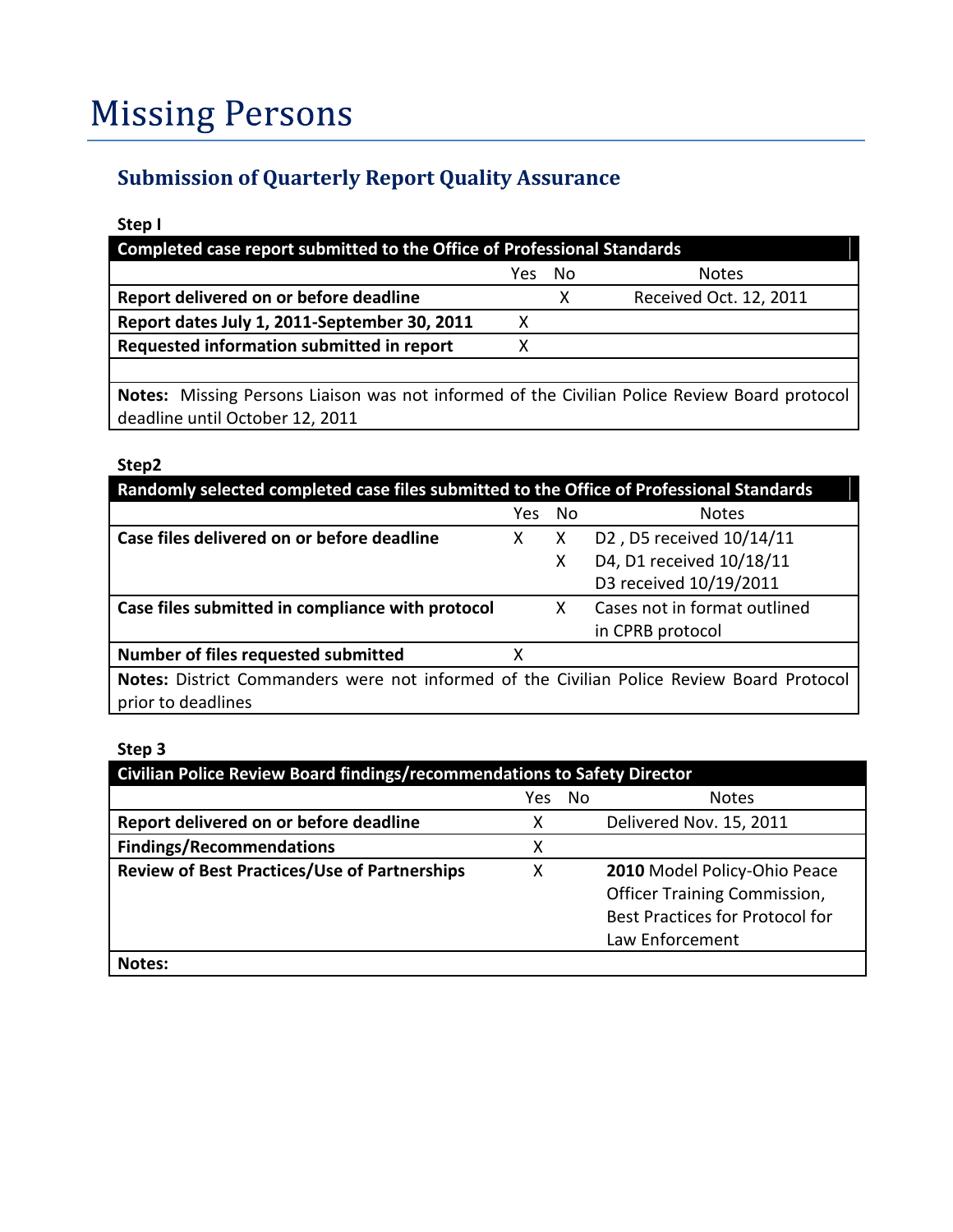# **Methodology of Review**

# **Sex Crimes/Child Abuse Unit Case Files**

In a review of Sex Crimes/Child Abuse Unit investigative case files from the Cleveland Division of Police, the Civilian Police Review Board found:

**Communication Control Section (CCS) Response:** The CCS Dispatchers followed standard emergency response; they were professional, refrained from judgment of the victim and gave critical information for evidence preservation.

**First Responding Officer(s):** As part of the emergency response, the officers accepted all reports of sexual assaults from the victim and/or third party. Officers adequately preserved all items of evidentiary value containing trace evidence. Officers appropriately established trust, understanding, patience and respect for the victims' dignity. When appropriate, the 24 hour child abuse hotline (216-696-KIDS) was contacted to report allegations of child abuse and neglect. Minor inconsistencies were found in the areas of ensuring victims' medical needs, securing the crime scene, providing a same gender officer, and taking special care when interviewing elderly persons. The Cleveland Division of Police communication with victims, their families, and outside agencies should be enhanced.

**Sector Supervisor:** More often than not, if applicable, the chief dispatcher notified the Sex Crime Unit.

**Evidence Collection:** The detectives did a great deal of work separately preserving victim and suspect's clothing for evidence.

**Photographs:** There were inadequacies in the proper documentation of photographs and the victim being notified that bruises may become fully evident days later.

**Rape Evidence Kits:** Rape Evidence Kit standards were met.

**Sex Crime Unit Investigator(s):** Case files revealed a lack of standardization in regards to investigative techniques by Sex Crime Unit investigators. However, it was noted by the CPRB that a portion of the files reviewed were outstanding.

**Sex Crime Supervisor:** Sex Crime Supervisors did a sufficient job maintaining departmental procedures.

## **Missing Persons Case Files:**

In a review of missing persons investigative case files from the Cleveland Division of Police, the Civilian Police Review Board found:

**Report:** Reports were filed with descriptive information including confirmation of the missing person but, lacked a recent photo(s) of the missing person.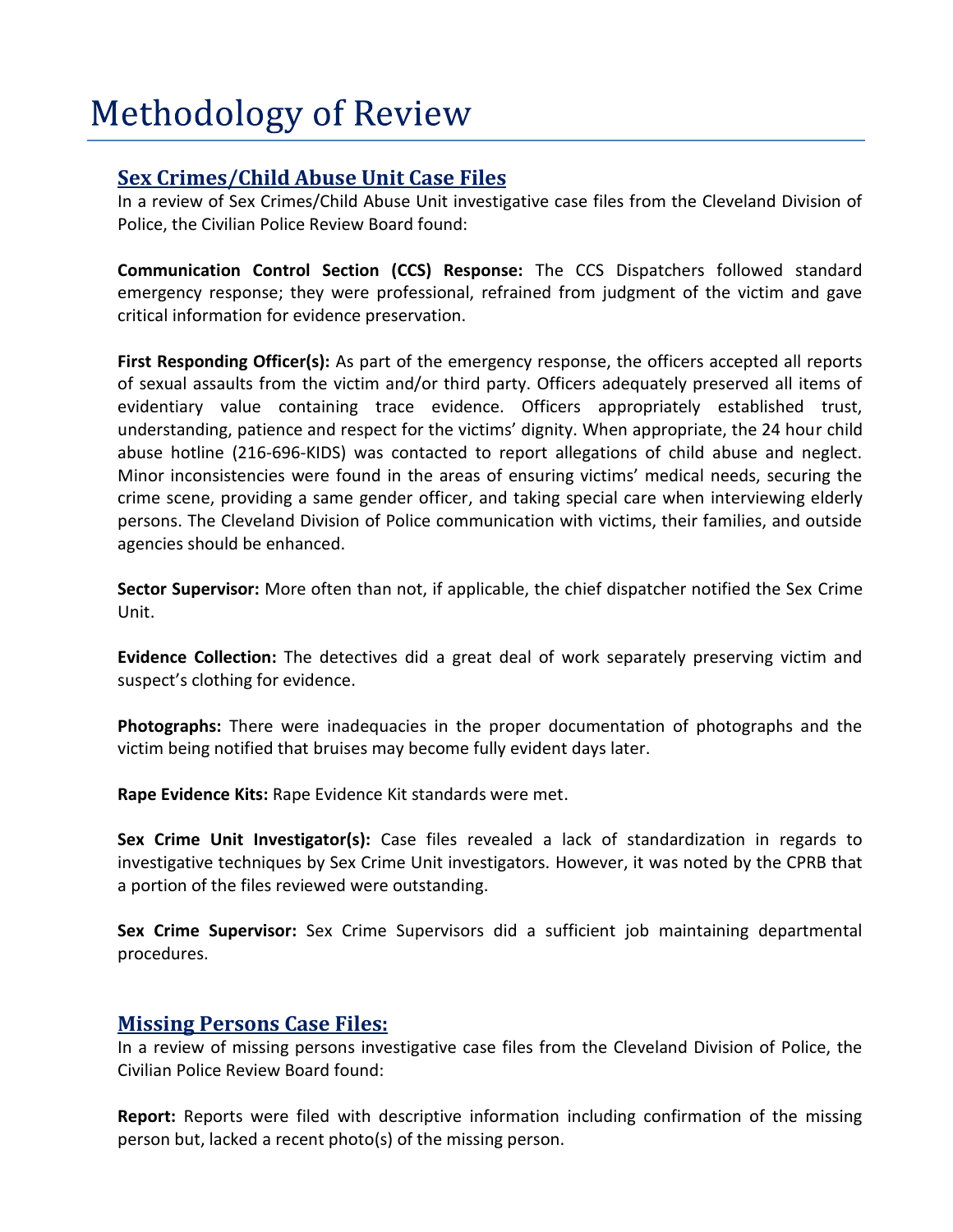**Verification:** The detectives did verify with the Warrant Unit, hospital, Medical Examiner's office and other recommended agencies. Investigators adequately researched the history/prior accounts of missing person(s).

**Missing Persons Categories/Titles:** The cases were properly categorized and titled appropriately by the initial officers.

**Forms:** There was a large amount of inadequacies in the proper utilization of forms. Case files were often incomplete and lacked standardization.

**Alert:** When appropriate the necessary alerts were utilized.

**Status:** Missing Persons mental, physical, emotional, and special needs were appropriately documented.

**Types of Investigations:** It is unknown whether the criteria was met (i.e. endangered, involuntary, catastrophe, young adult, over 18 , less than 21 or other).

**Mandatory Data Entry:** The detectives effectively utilized mandatory data entry LEADS/NCIC.

**Message Center:** The message center was contacted appropriately when a person(s) was reported missing. However, upon the return of the person(s), proper notification to the message center was inconsistent. In addition, the recommended checklist was not consistently completed.

**Endangered Elderly:** It is unknown whether the assignments were properly coded and if the appropriate persons had been notified.

**Missing Juvenile:** The detectives put a great deal of work into verifying custody and contacting the local schools. However, the detectives should increase their communication with the detention center and appropriate alerts for missing juveniles.

**Endangered Juvenile:** Standard notification and priority codes were met.

**Follow- Up:** The missing juveniles were returned within an average of 24-48 hours. Cleveland Division of Police communication with families of the missing persons and outside agencies should be enhanced.

**Disposition:** The cases were disposed in a timely manner. More often than not the missing person returned on their own.

**Long Term Missing Persons:** These cases are considered open and in accordance with procedures. The CPRB only reviews closed cases.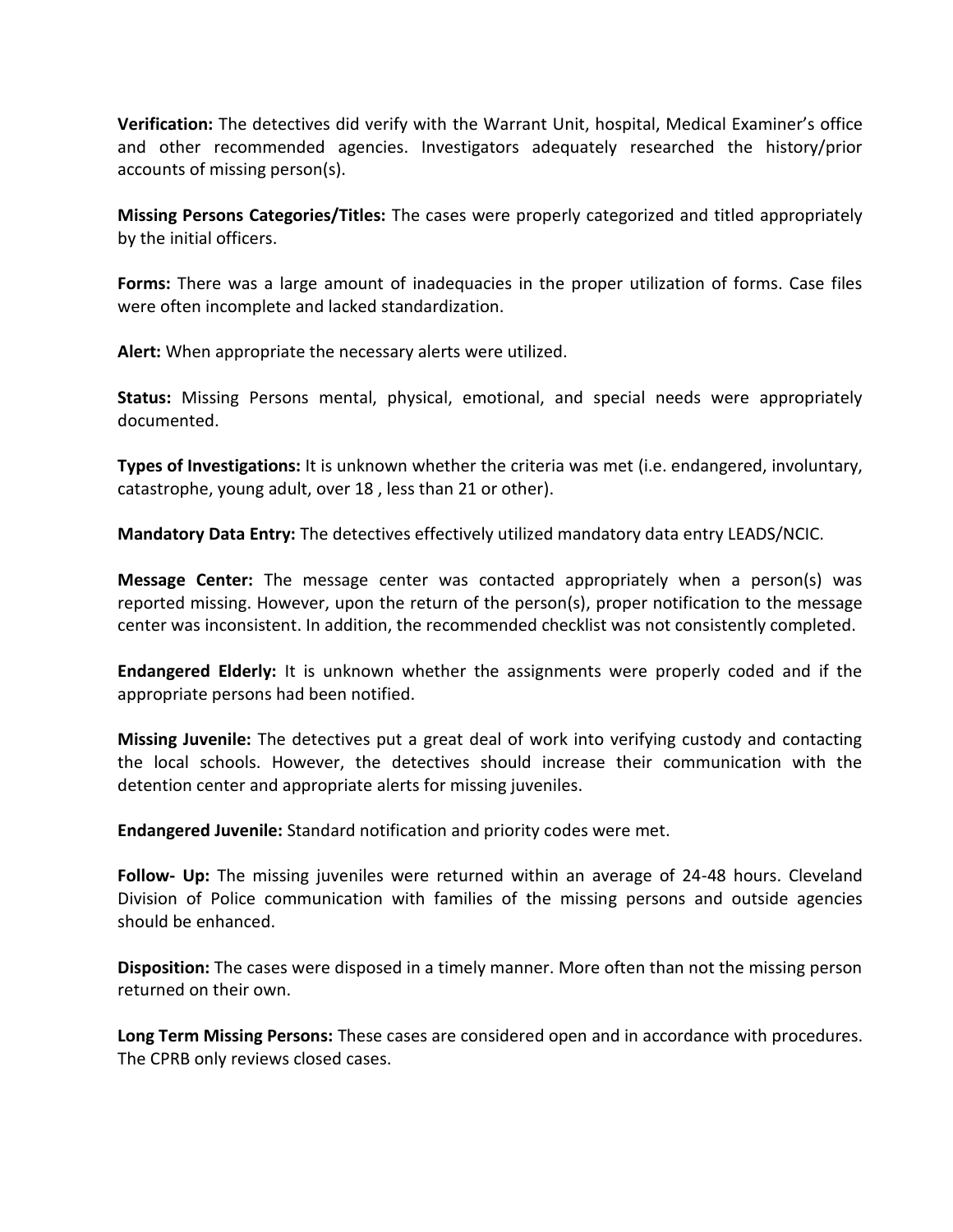# **Proposed Issues to Address**

# **Sex Crimes/Child Abuse Unit**

**Same Gender Officer:** Officers shall enhance informing victims that a same gender officer will be provided if the victim desires.

**Website:** A review of the Cleveland Division of Police website revealed that there was no information for the Special Victims Section which includes Sex Crimes and Domestic Violence. A website tab should be created encompassing,

- emergency numbers
- location of sex crime unit
- organizational chart
- frequently asked questions
- glossary of terms
- links to outside agencies (i.e. shelters, rape crisis center, hospitals, Cuyahoga County Sheriff's Sex Offender website, etc.)
- Survivors of Sexual Assault guide

**Victim Guide:** "The information guide focuses on the details related to sexual assault and is designed to provide you with background about the criminal justice system and the help that is available for victims of sexual assault." --Toronto Police Department

## **Missing Persons**

**Policy and Procedures Manual:** The Office of Professional Standards created a Standard Operating Procedure Manual to be presented to the Cleveland Chief of Police.

**Uniformity:** Although a central location was created with a Missing Persons Liaison, the Division still lacks uniformity. In speaking with the Missing Persons Liaison, she expressed her frustration with the district detectives who all worked differently. She also stated that she only had access to what is forwarded to the record file section. There needs to be a standardization of missing person(s) investigations, forms, a checklist and best practices.

Designing an organizational flow chart will help ensure the missing person(s) detectives and missing persons liaison needs and efforts are clearly defined. It will also display the detective(s) effectiveness or current methodologies and techniques in locating missing persons.

Allowing the Cleveland Division of Police and the community to have effective lines of communication would also allow CPD Administrators the opportunity to identify areas of concern, room for growth and future direction.